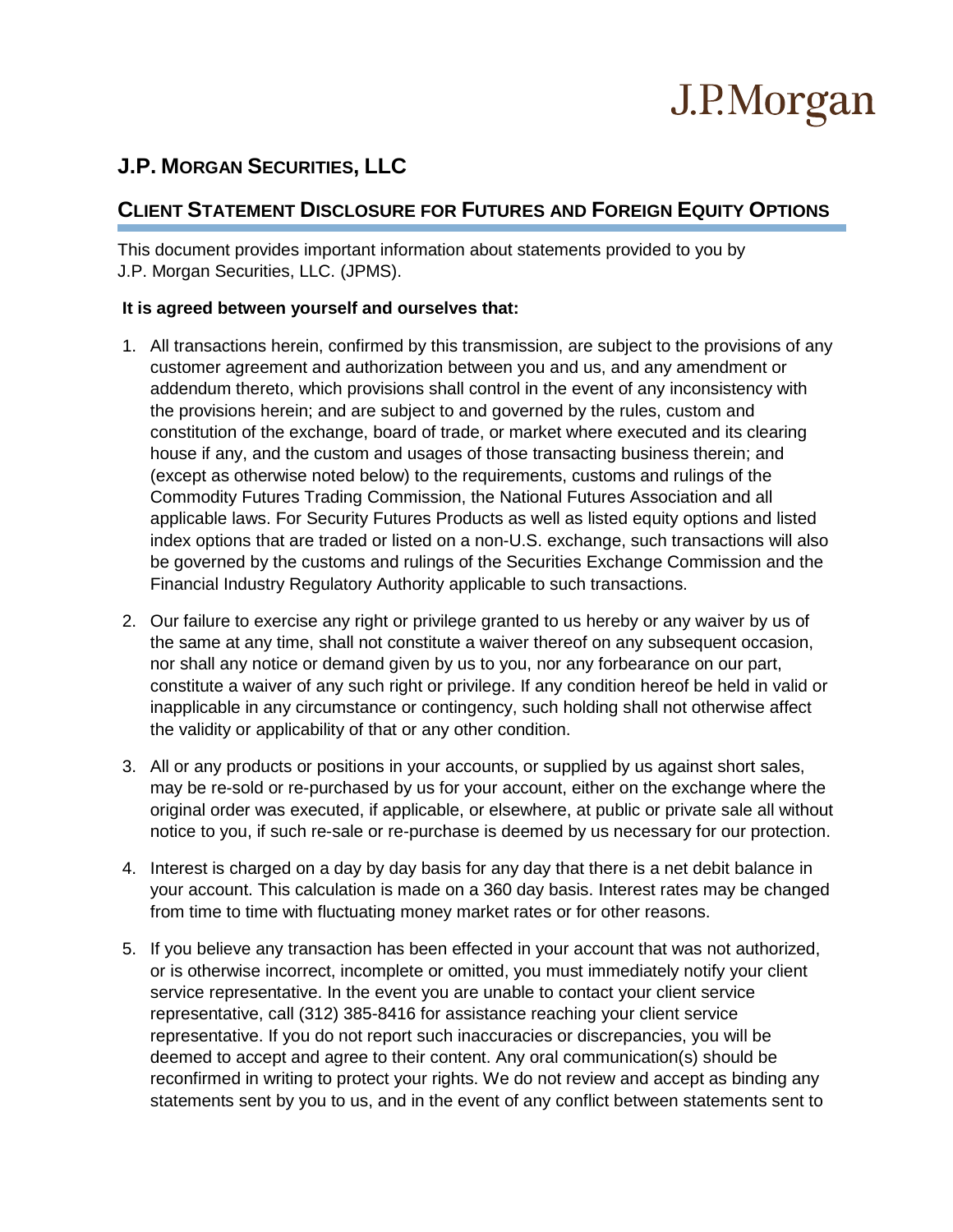JPMS and those issued by us, statements issued by JPMS shall be conclusive. If your account is introduced by another broker, all such notifications should be directed to that broker as applicable. This transmission shall be considered accepted and approved by you as accurate unless you give us a written notice of objection immediately upon receipt hereof. Any losses incurred as a consequence of your failure to give such notice will be for your account and risk.

- 6. In the event of any repudiation, breach or other default by you or under this transmission, we shall be entitled (without limiting any other rights or remedies it might have) (a) to liquidate, hedge or offset your obligation by purchase or sale, and when we take such action under these circumstances, it is not the exercise of discretion, or (b) to offset any obligation due to it against any other account you may have with us.
- 7. If you believe any transaction has been effected in your account that was not authorized, or is otherwise incorrect, incomplete or omitted, you must immediately notify your client service representative. In the event you are unable to contact your client service representative, call (312) 385-8416 for assistance reaching your client service representative. If you do not report such inaccuracies or discrepancies, you will be deemed to accept and agree to their content. Any oral communication(s) should be reconfirmed in writing to protect your rights. We do not review and accept as binding any statements sent by you to us, and in the event of any conflict between statements sent to JPMS and those issued by us, statements issued by JPMS shall be conclusive. If your account is introduced by another broker, all such notifications should be directed to that broker as applicable. This transmission shall be considered accepted and approved by you as accurate unless you give us a written notice of objection.
- 8. In the event of any repudiation, breach or other default by you or under this transmission, we shall be entitled (without limiting any other rights or remedies it might have) (a) to liquidate, hedge or offset your obligation by purchase or sale, and when we take such action under these circumstances, it is not the exercise of discretion, or (b) to offset any obligation due to it against any other account you may have with us.
- 9. As required by law, at year end, we will report to you and to the Internal Revenue Service and to certain states, certain information on trading activity, and various types of interest that have been credited to your account.
- 10. Statements will be provided to customers who have transactions during the statement period affecting money balances and/or positions.
- 11. This confirmation/statement shall be governed by and construed in accordance with the laws of the State of New York without reference to choice of law principles.
- 12. In the event we receive payment for order flow in connection with security futures contracts, listed equity options or listed index options the source and the nature of the compensation received, if any, in connection with the transactions herein will be furnished upon request. Customer free credit balances may be used in this firm's business subject